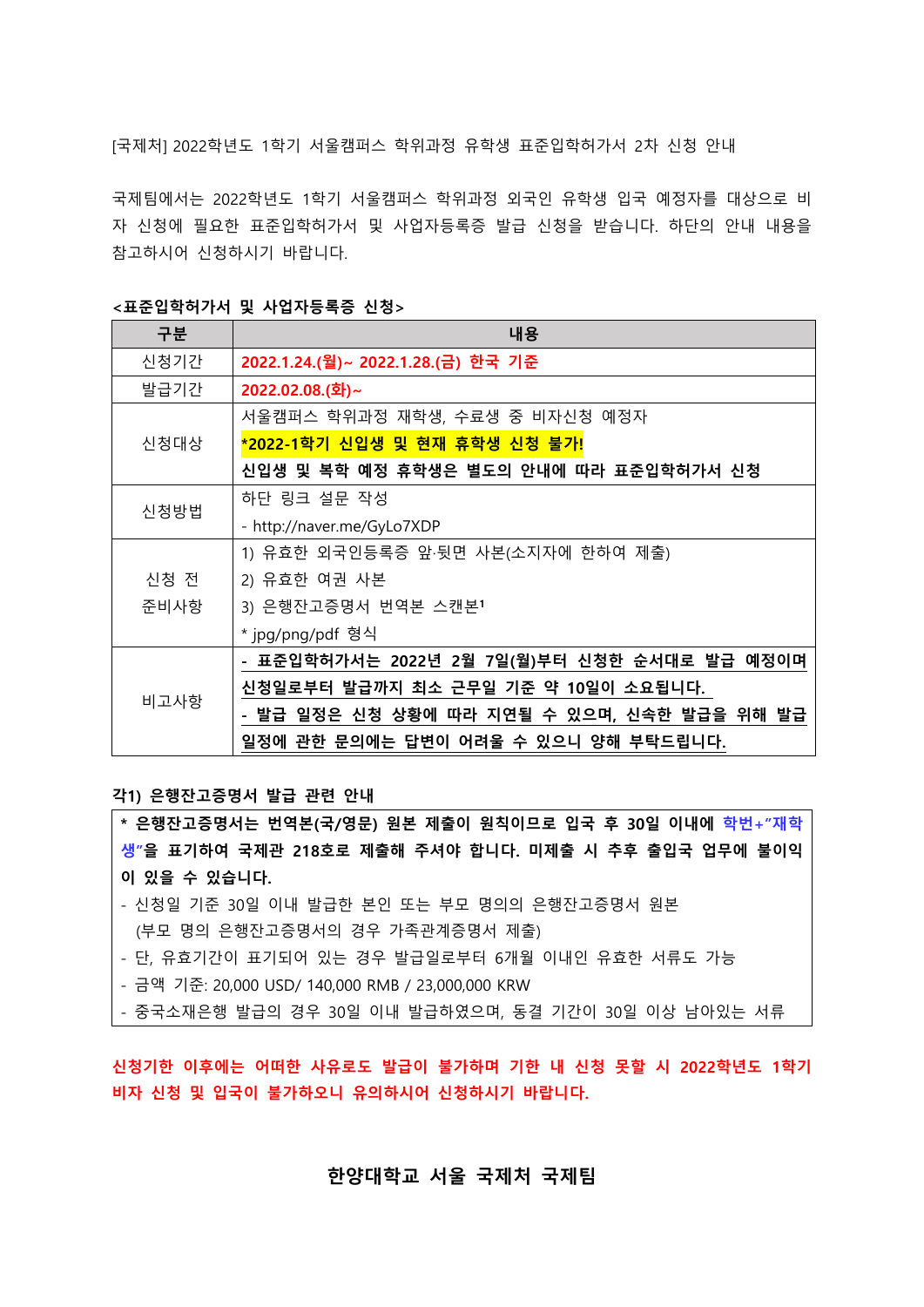[OIA] Notice on 2022 Spring Semester Seoul Campus International Degree Student Certification of Admission (CoA) Application (2<sup>ND</sup> Round)

Application for Certificate of Admission (CoA) and business registration certificate for Seoul Campus International degree student entering Korea for the 2022 Spring semester is now open. Please refer to the following guideline and apply for the documents.

| Criteria           | <b>Contents</b>                                                                    |
|--------------------|------------------------------------------------------------------------------------|
| Application Period | 2022.1.24(Mon) ~ 2022.1.28(Fri) Korean time                                        |
| Issuance Period    | 2022.02.08(Tue)~                                                                   |
| Eligibility        | Seoul Campus Degree course enrolled student/course completed student( $\hat{\tau}$ |
|                    | 료생) who plan to apply for their visa                                               |
|                    | *2022 spring semester new student and students currently taking leave              |
|                    | of absence are not eligible.                                                       |
|                    | Students who are re-registering for the coming semester must apply                 |
|                    | through re-registration procedure. New students must apply based on                |
|                    | admission guideline for successfully admitted students.                            |
|                    | Complete the link below                                                            |
| How to apply       | - http://naver.me/GyLo7XDP                                                         |
|                    | 1) Copy of front and back page of valid Residence Card                             |
| Preparation before | 2) Copy of valid passport                                                          |
| application        | 3) Copy of Translated Certificate of Bank Balance <sup>1</sup>                     |
|                    | * jpg/png/pdf format                                                               |
|                    | - Certificate issuance will begin from Feb 7th and will take 10 working            |
|                    | days at minimum                                                                    |
| <b>Notes</b>       | Issuance schedule may be postponed in accordance with the                          |
|                    | application status. Please understand that to ensure prompt issuance, it           |
|                    | may be difficult to answer all queries on the issuance schedule                    |

## <Certificate of Admission and Business Registration Certificate Application>

## Note1) Certificate of Bank Balance

\* Original copy of translated (in korean/ english) bank certificate must be submitted to the International Building no. 218 within 30 days from your arrival with Student ID Number+"Registered Student(재학생)" written on it. If you fail to submit, there will be pe nalties to your visa application in the future.

- An Original Bank Balance Certificate issued within 30 days before the application date, and is under the student or the parents' name (family relation certificate must be submitted if under parents' name)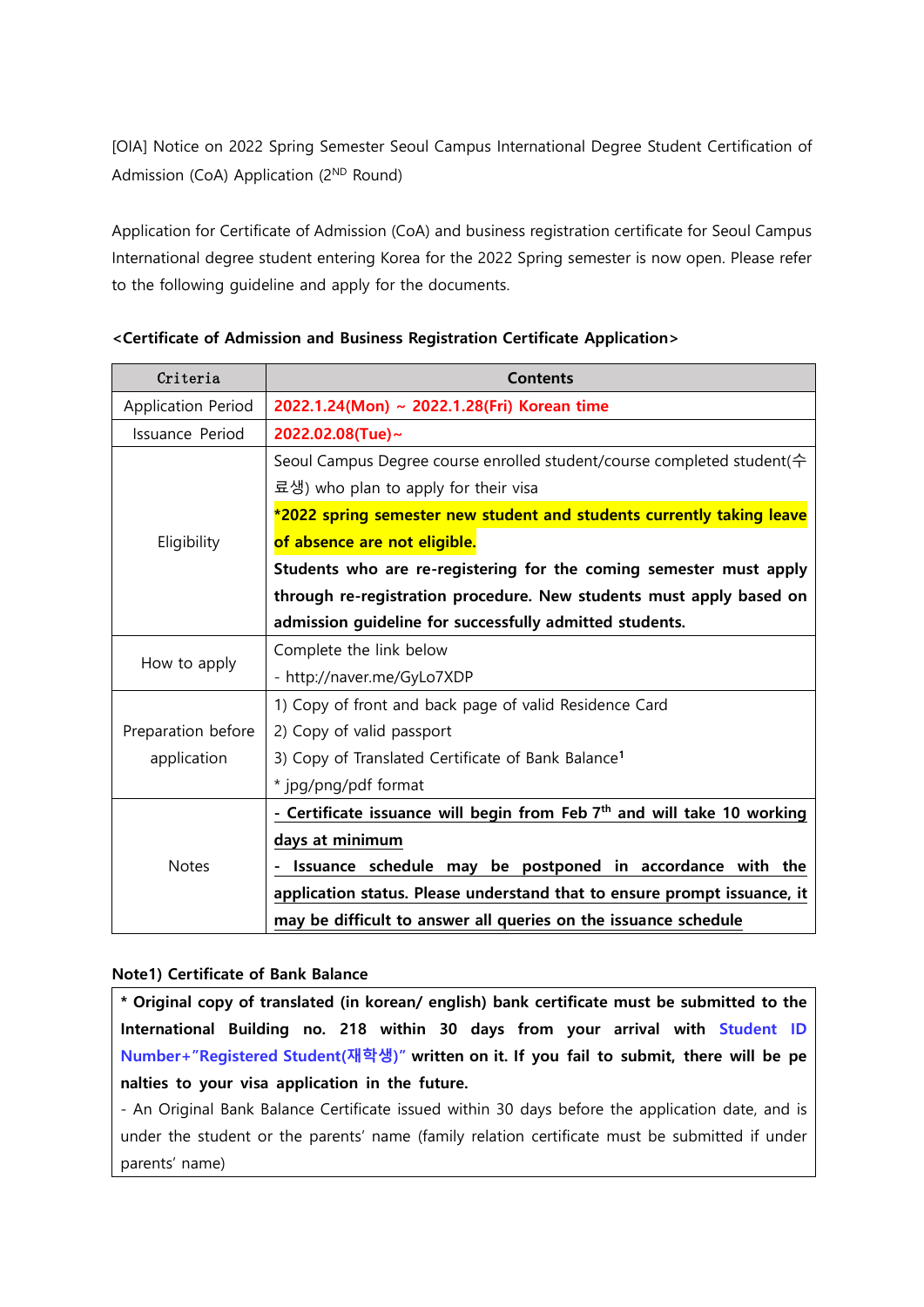- Yet, If there is a validity period in the Certificate, the certificate should be issued within 6 month before the application date and should be valid on the application date.

- Amount Required: 20,000 USD/ 140,000 RMB / 23,000,000 KRW

- If a student wishes to submit the certificate issued by a bank in China, the certificate must be issued within 30 days and the period of the frozen amount must not be less than 30 days.

Certificates will not be issued after the application period. And if you do not apply on time, your entry to Korea for the 2022 Spring Semester will be restricted. So please be advised.

Office of International Affairs, Hanyang University